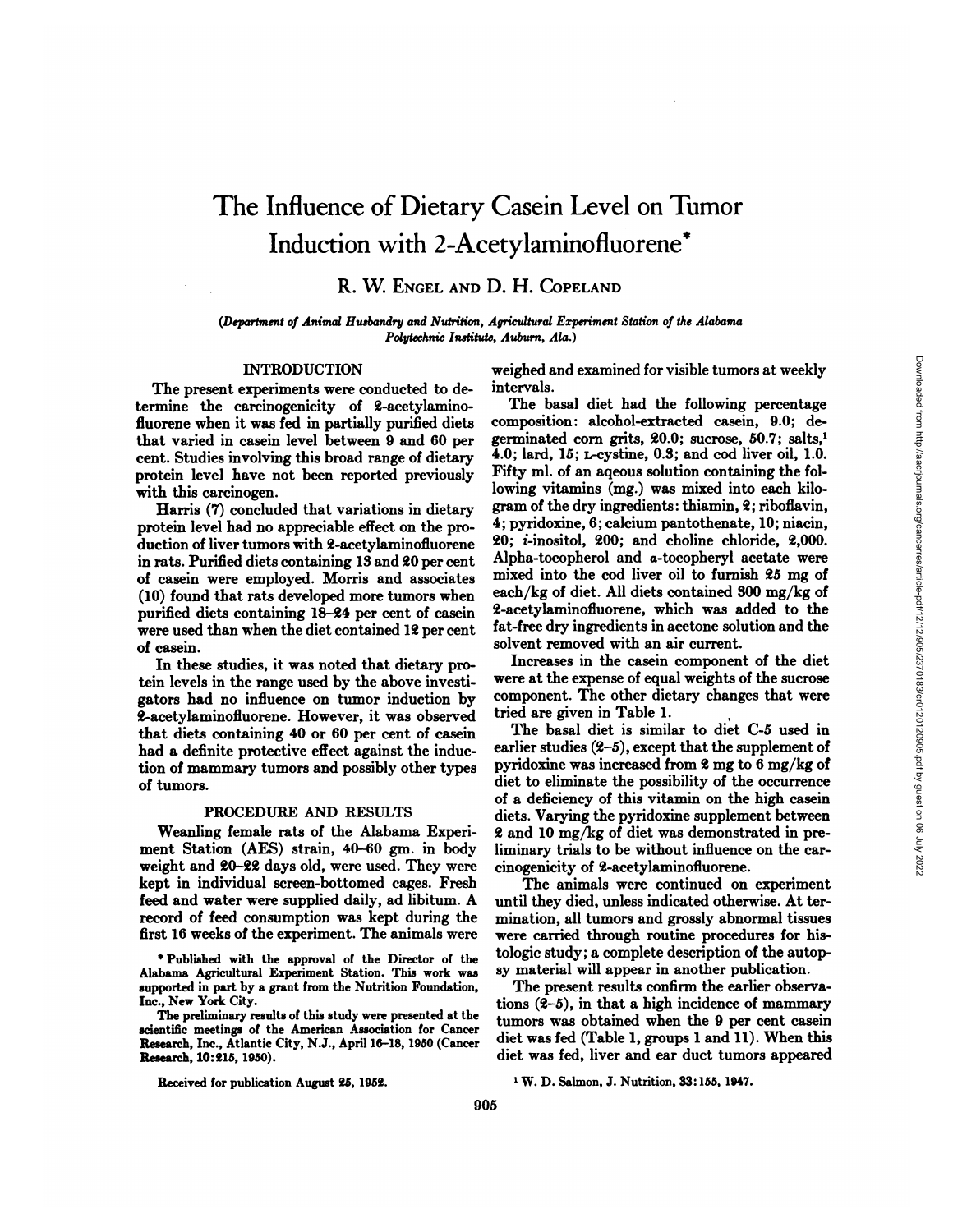with about the same frequency as reported earlier.

Increasing the dietary protein to 12, 20, or 27 per cent had no influence on the final incidence of mammary, ear duct, or liver tumors (groups 2, 3, and 6). However, when the dietary casein was in creased to 40 or 60 per cent, there was a marked re duction in the incidence of mammary tumors (groups 4 and 5) when the food consumption was about equal to that on the lower protein diets tein diet again resulted in a marked protection against mammary tumor induction by 2-acetylaminofluorene (group 12). With ad libitum feed consumption of the 60 per cent casein diet, a mod erately high incidence of mammary tumors again occurred (group 13).

Irrespective of the level of feed consumption and the growth rate, the 60 per cent casein diets had a real and beneficial effect on survival. Ani-

| <b>TABLE</b> |  |
|--------------|--|
|--------------|--|

INFLUENCE OF DIETARY CASEIN LEVEL ON TUMOR INDUCTION BY 2-ACETYLAMINOFLUORENE (AAF)

|      |       | <b>DIETARY</b> |          |                 |          | AV. DAILY INTAKE |             |                       |                      |       |          | Av.     |  |
|------|-------|----------------|----------|-----------------|----------|------------------|-------------|-----------------------|----------------------|-------|----------|---------|--|
|      |       | <b>CASEIN</b>  |          | AV. BODY WEIGHT |          | PER RAT          |             |                       |                      |       |          | SUR-    |  |
| Exp. | Group | LEVEL          | Initial  | 16 wks.         | Feed     | <b>AAF</b>       | No.         |                       | No. RATS WITH TUMORS |       |          | VIVAL   |  |
| NO.  | NO.   | (per cent)     | $(g_m.)$ | (gm.)           | $(g_m.)$ | (gm.)            | <b>RATS</b> | Mammary               | Ear duct             | Liver | None     | (wks.)  |  |
|      |       | 9              | 52       | 173             | 6.6      | 1.98             | 17          | $14(22)$ <sup>*</sup> | $12(25)^*$           | 10    | $\bf{0}$ | 27      |  |
|      |       | 90             | 51       | 197             | 7.0      | 2.10             | 8           | 7(21)                 | 5(25)                | 4     | $\bf{0}$ | 28      |  |
|      |       | 27             | 49       | 210             | 7.0      | 2.10             |             | 3(21)                 | 2(24)                | 3     | 0        | 30      |  |
|      |       | 40             | 49       | 196             | 7.0      | 2.10             | 8           | 2(25)                 | 3(28)                |       | $\bf{0}$ | 32      |  |
|      |       | 60             | 53       | 168             | 6.5      | 1.95             | 9           | o                     | 2(37)                | 4     | 3        | 40†     |  |
|      |       | 12             | 48       | 198             | 7.2      | 2.16             | 18.         | 16(19)                | 12(24)               | 8     | $\bf{0}$ | 27      |  |
| 2    |       | 12‡            | 56       | 216             | 7.6      | 2.28             | 6           | 6(20)                 | 3(25)                |       | 0        | 28      |  |
|      |       | 12§            | 57       | 220             | 7.6      | 2.28             | 6           | 6(21)                 | 4(24)                | 3     | 0        | 27      |  |
|      |       |                |          |                 |          |                  |             |                       |                      |       |          |         |  |
|      | 9     | 60             | 47       | 222             | 7.7      | 2.31             | 6           | 5(23)                 | 4(31)                |       | 0        | 42      |  |
| 3    | 10    | 60#            | 46       | 216             | 8.0      | 2.40             | 12          | 10(18)                | 7(23)                | 4     | $\bf{0}$ | 32      |  |
|      | 11    | 9              | 47       | 162             | 6.2      | 1.86             |             | 5(21)                 | 4(94)                | 5.    | 0        | 28      |  |
| 4    | 12    | 60             | 48       | 184             | 6.4      | 1.92             | 8           | 1(31)                 | 3(31)                |       | м        | $32***$ |  |
|      | 13    | 60             | 46       | 214             | 7.2      | 2.16             | 8           | 5(25)                 | 6(29)                |       | 0        | $32**$  |  |
|      |       |                |          |                 |          |                  |             |                       |                      |       |          |         |  |

\* The numbers in parentheses are the average tumor induction periods in weeks.

t All these animals were still alive after the 40-weekexperimental period. They were sacrificedat that time to determine the liver tumor incidence.

 $\ddagger$  The diet was supplemented with 1 per cent of desoxyribonucleic acid.

§ The diet was supplemented with 5 per cent of yeast nucleic acid.

 $\oint$  The diet was supplemented with 30 µg. of vitamin Bis and 2 mg. of folacin per kilogram.

|| Rats of this group were pair-fed with those of group 11.

\* All these animals were still alive after the 52-week experimental period. They were sacrificed at that time to determine the incidence of liver tumors.

(groups 1 and 11). When the 60 per cent casein diet (group 5) was used, three out of nine animals re mained tumor-free for 40 weeks, whereas on the low protein diets all animals had tumors of one or more types, usually by the 25th week, and the average survival was only 27 weeks.

In contrast with the marked reduction in mam mary tumors in group 5 is the high incidence of mammary tumors in group 9, which was also fed the high casein diet but which consumed larger amounts of feed and gained weight more rapidly.

To test the relation of mammary tumor induc tion to body weight gain and feed consumption level, the study represented by groups 11, 12, and 13 was conducted. Animals in groups 11 and 13 were allowed to consume their diets ad libitum. The animals in group 12 were paired with those in group 11, and the feed offered to those on the 60 per cent casein diet (group 12) was limited to the amount consumed by those on the 9 per cent casein diet (group 11). With equalized caloric intakes (viz., equalized feed intakes), the 60 per cent promals receiving this diet survived 40 weeks or long er, whereas those on the 9 per cent casein diet were usually de'ad by the 30th week. Supplementation of the 60 per cent casein diet with vitamin  $B_{12}$  and folacin<sup>2</sup> hastened the induction of mammary tumors (group 10). This supplement also appeared to intensify the toxicity of the carcinogen, since it re duced the average survival period from 42 weeks to 32 weeks.

Supplementing the 12 per cent casein diet with desoxyribonucleic acid or with yeast nucleic acid (ribonucleic acid) did not influence the tumor incidence or induction time (groups 7 and 8).

The influence of high protein intake on mam mary tumor induction is emphasized when the re sults with the 40 and 60 per cent casein diets are compared to the results obtained when the casein ranged between 9 and 27 per cent of the diet. The over-all incidence of mammary tumors in animals

*<sup>1</sup>The folacin used in this study was donated by the Lederle* Laboratories, Pearl River, New York, and all other vitamins were donated by Merck & Co., Inc., Rahway, N.J.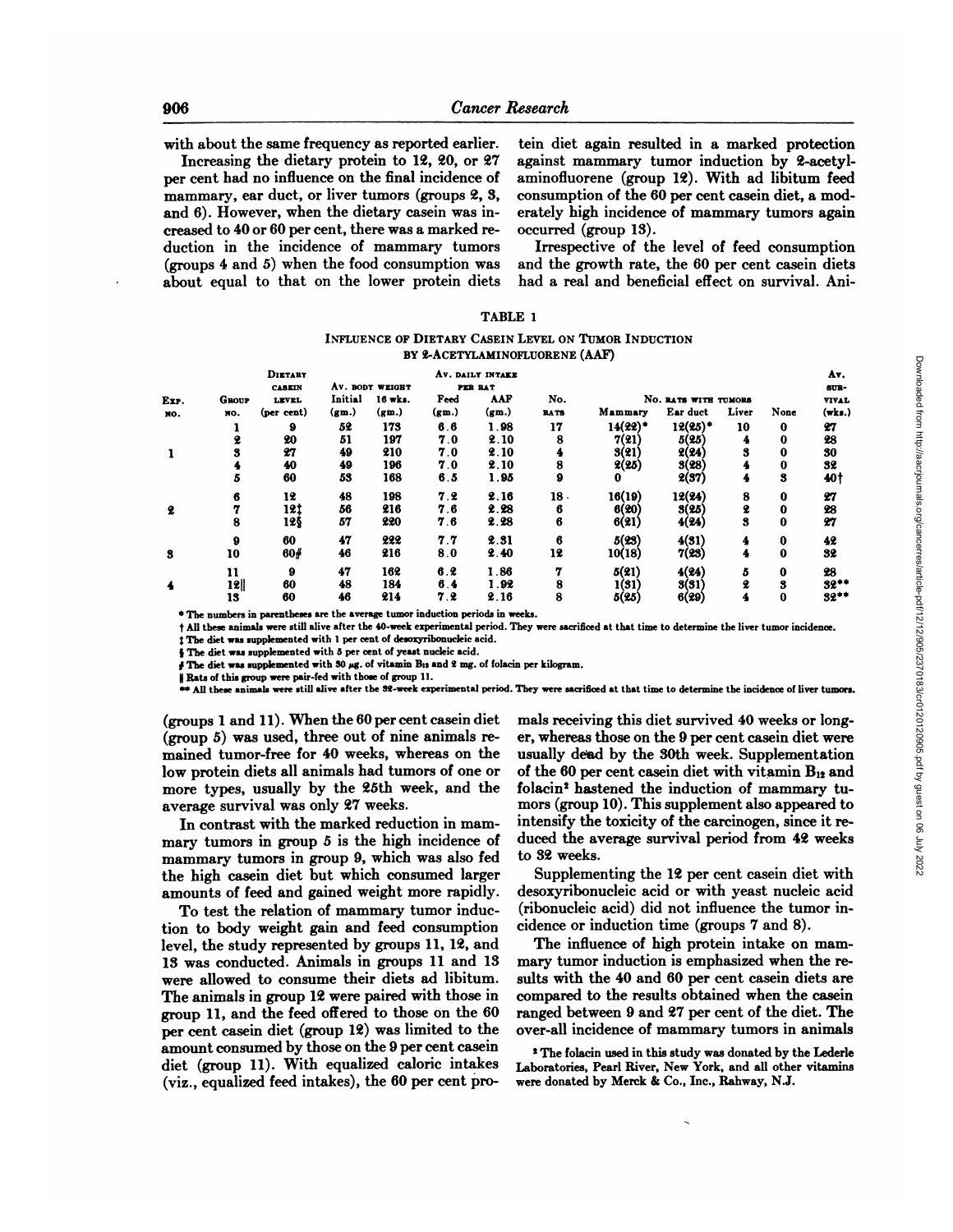receiving the diets containing 9-27 per cent of pro tein was 86 per cent (57 out of 66), contrasted with an incidence of 45 per cent (23 out of 51) for the animals on the high casein diets. The high casein diet, combined with restricted feed intake (groups 4, 5, and 12), resulted in only three mammary tu mors in 25 rats (12 per cent incidence), contrasted with an incidence of 80 per cent (nineteen of 24 rats, groups 1 and 11) with a comparable feed con sumption of the 9 per cent casein diet.

There is suggestive evidence that the incidence of ear duct tumors may also be influenced. For ex ample, the rats on the high casein diets had a 49 per cent incidence of this tumor, contrasted with an incidence of 63 per cent in the remainder. More over, the induction period for ear duct tumors was considerably longer in rats fed the high protein diets than in rats consuming similar amounts of the low protein diets.

Likewise, there is suggestive evidence of a pro tective effect of high protein diets on liver tumor induction. For example, on equalized feed intakes, five of seven animals in group 11 (9 per cent casein diet) had liver tumors in 28 weeks, whereas only two of eight in group  $12$  (60 per cent casein diet) had liver tumors in 32 weeks. However, the influence of dietary casein level on liver tumor induction could not be determined accurately in these studies, since many of the animals were kept on experiment to determine the influence of dietary protein level on survival.

# DISCUSSION

It is possible that the protective effect of protein observed in the present study is mediated through the liver, and at least suggestive evidence was ob tained to indicate that there was less liver damage on the high protein diets than on the low protein diets. Gutmann and associates (6) have recently shown that the extent of disappearance of diazotizable material after the administration of 2 acetylaminofluorene in rats is dependent upon the amount of active liver tissue present. The role of dietary protein in carcinogenesis has received a great deal of attention, and excellent reviews are available (13, 14). It is generally agreed that the most striking protective effect of protein is on tu mors originating in the liver, which are induced by the feeding of azo dyes (8, 9, 12).

The present results cannot be explained on the basis of the dietary protein functioning as a de toxifying agent for 2-acetylaminofluorene. At least, if this were the explanation, it would seem that high protein diets would have permitted bet ter weight gains than the low protein diets, feed in take being equal. Diets containing 12-27 per cent of casein were not protective against mammary tumor induction. They nevertheless promoted growth at least as good as that obtained with diets containing 60 per cent of casein.

Since the mammary tumor-inhibiting effects of high protein diets could be largely overcome when a liberal amount of feed was consumed (viz., a higher intake of carcinogen), certain predictions might be made relating level of carcinogen intake to carcinogenicity. In every case, when the food in take exceeded an average of 7.2 gm/rat daily (car cinogen intake of 2.16 mg. or more daily), the pro tective effect of high protein diets was largely overcome. When the food intake was restricted so that the daily intake of the carcinogen was limited to between 1.80 and 2.10 mg/rat daily, then a pro tective effect of high dietary casein could be dem onstrated. From theseand earlier studies (4, 5), it can be further calculated (based on individual food consumption records) that a daily carcinogen in take below 1.80 mg. will result in a low incidence of mammary tumors, even on the 9 per cent casein diet. At this low level of carcinogen intake, how ever, the reduced incidence of mammary tumors is probably caused at least in part by the low caloric intake, as pointed out earlier (4).

These evaluations serve again to emphasize the importance of controlling the levels of food and carcinogen intake when effects of dietary factors are to be tested. In this connection, it should be mentioned that the protective influence of the high casein diets may be due not to the protein it self but rather to the decreased concentration of sucrose in such diets.

Vitamin  $B_{12}$  and folacin had a very definite effect in hastening the carcinogenic process, an ef fect that can be explained on the basis of a high feed and high carcinogen intake. This supplement promoted earlier tumor development and almost completely eliminated the beneficial effects of high protein intake on survival. Vitamin  $B_{12}$  has been reported to enhance the carcinogenic effect of 4 dimethylaminoazobenezene (1), and it was noted in early studies that folacin (teropterin) hastened the induction of mammary tumors in rats fed 2 acetylaminofluorene (3). The growth of a transplantable mammary adenocarcinoma was, how ever, inhibited more effectively when vitamin  $B_{12}$ or folacin was administered with 8-azaguanine than when the latter was administered alone (11).

# SUMMARY

When weanling rats consumed a partially puri fied diet containing 9 to 27 per cent of casein, 57 out of 66 developed mammary tumors (86 per cent incidence). The daily intake of 2-acetylaminofluo-